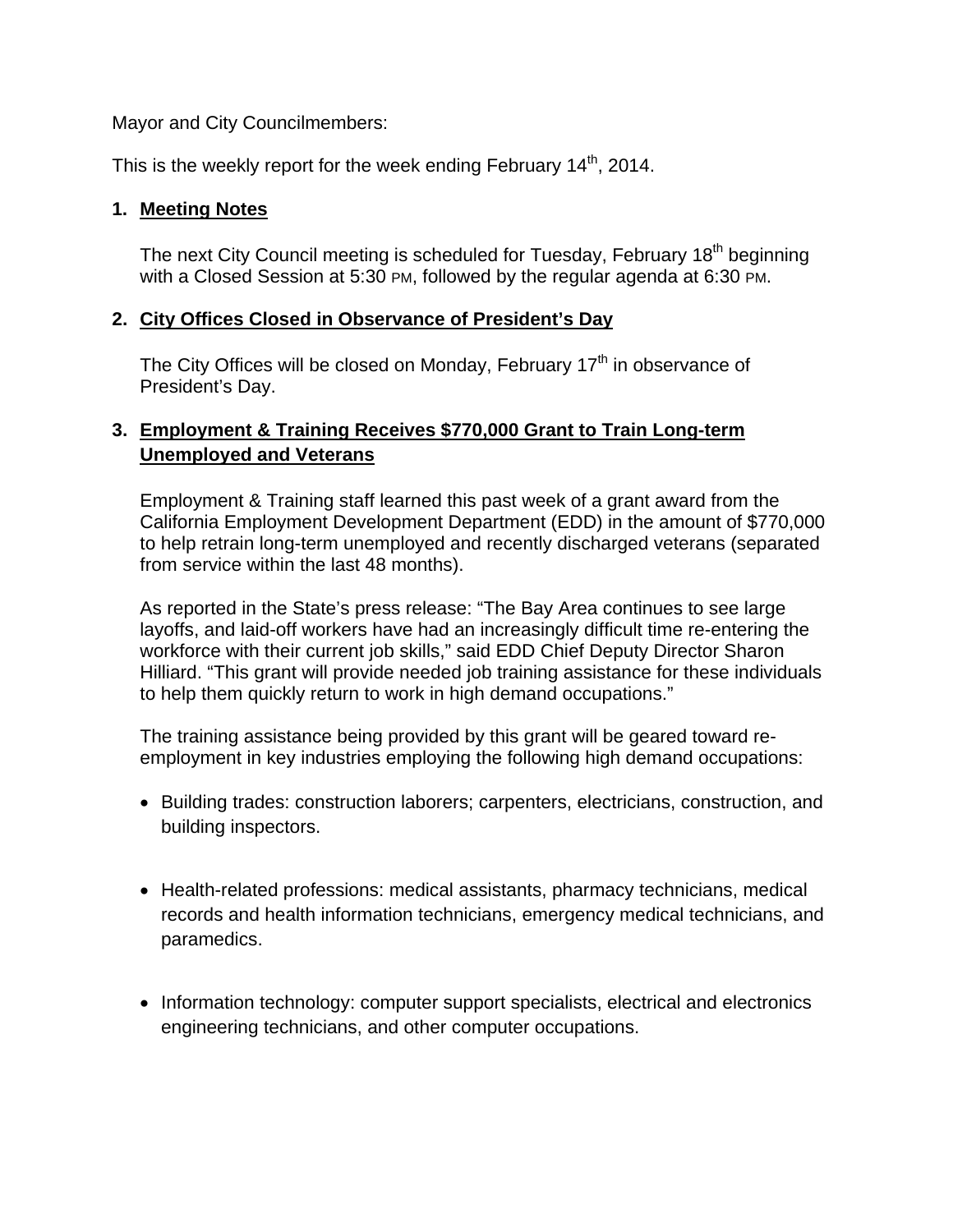Warehousing/transportation/logistics: freight stock and material movers and laborers, heavy and tractor-trailer truck drivers, light truck or delivery services drivers, and industrial truck and tractor operators.

Funding for the program is drawn from the Governor's 25 percent portion of Dislocated Worker Funds from Title I of the federal Workforce Investment Act and is under the administrative authority of the California Labor and Workforce Development Agency's EDD.

Richmond residents interested in participating in this new grant program should visit the RichmondWORKS One Stop Center, 330 25<sup>th</sup> Street, or call (510) 307-8014.

Securing this grant opportunity involved support and cooperation from the City Manager, Heather Kulp, Brian Garber, Jeff Hartwig, & Brian Harbinger from Chevron, Chuck Carpenter, and Armando Viramontes from Lawrence Berkeley National Lab. The grant was written by Steve Schultz from the Glen Price Group.

## **4. Recognized Partnership Highlight: LIFT-Levántate Health Hub**

This past Tuesday, February 11<sup>th</sup>, City of Richmond Recognized Partner LIFT-Levántate hosted their first Health Hub at the Nevin Community Center. The Health Hub was transformed into a 'health party' that served 71 adults and 45 children. Activities included dancing, fresh smoothie making, and distribution of fresh fruits and vegetables, handed out by Richmond's very own dedicated veterans.

Last year, LIFT-Levántate applied for a Kaiser Strategic HEAL grant specific to launching a Health Hub for the Nevin Community Center, and at the end of 2013, they were informed that they were a grant recipient. A community Health Hub is a culturally responsive community-based whole health solution. On a base level, each Health Hub is a year-long, weekly food distribution site. Working with the Food Bank of Contra Costa and Solano, participants pick their food items at a "farmers market" style food pantry. In addition, participants have the opportunity to engage in free health activities and wellness education around obesity. Some of those activities include diabetes screenings, prevention, and education, physical activities such as zumba and yoga, nutrition activities such as 'Rethink Your Drink', taste test cooking demonstrations, CAL-Fresh sign-ups, and more. The Health Hub also provides meaningful leadership opportunities for Veterans who receive stipends for their participation.

The goals of the Health Hub include:

- Improving nutrition habits by increasing the intake of fruits and vegetables and reducing the consumption of sugary drinks and processed foods;
- Improving fitness levels by increasing engagement in physical activities;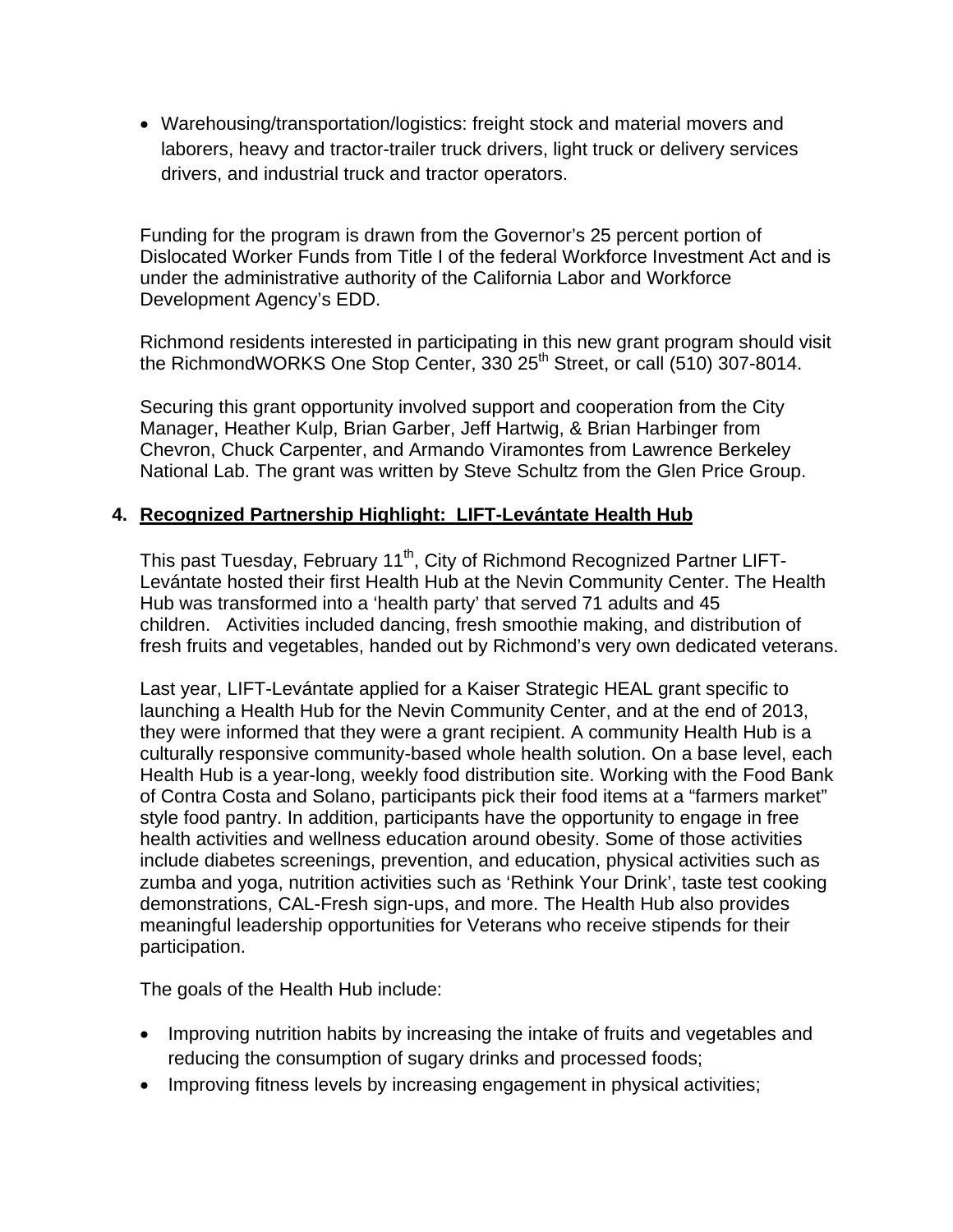Reducing chronic diseases such as obesity and type 2 diabetes by increasing access to free screenings and preventative education resources.

LIFT-Levántate will continue their free Richmond Community Health Hub at the Nevin Community Center on Tuesdays from 3:00 PM to 5:00 PM. All ages are welcome to receive a bag of various produce and participate in occasional cooking workshops to learn new recipes for the produce. Additionally, medical professionals will be available to check blood pressure, screen for diabetes and answer health related questions.

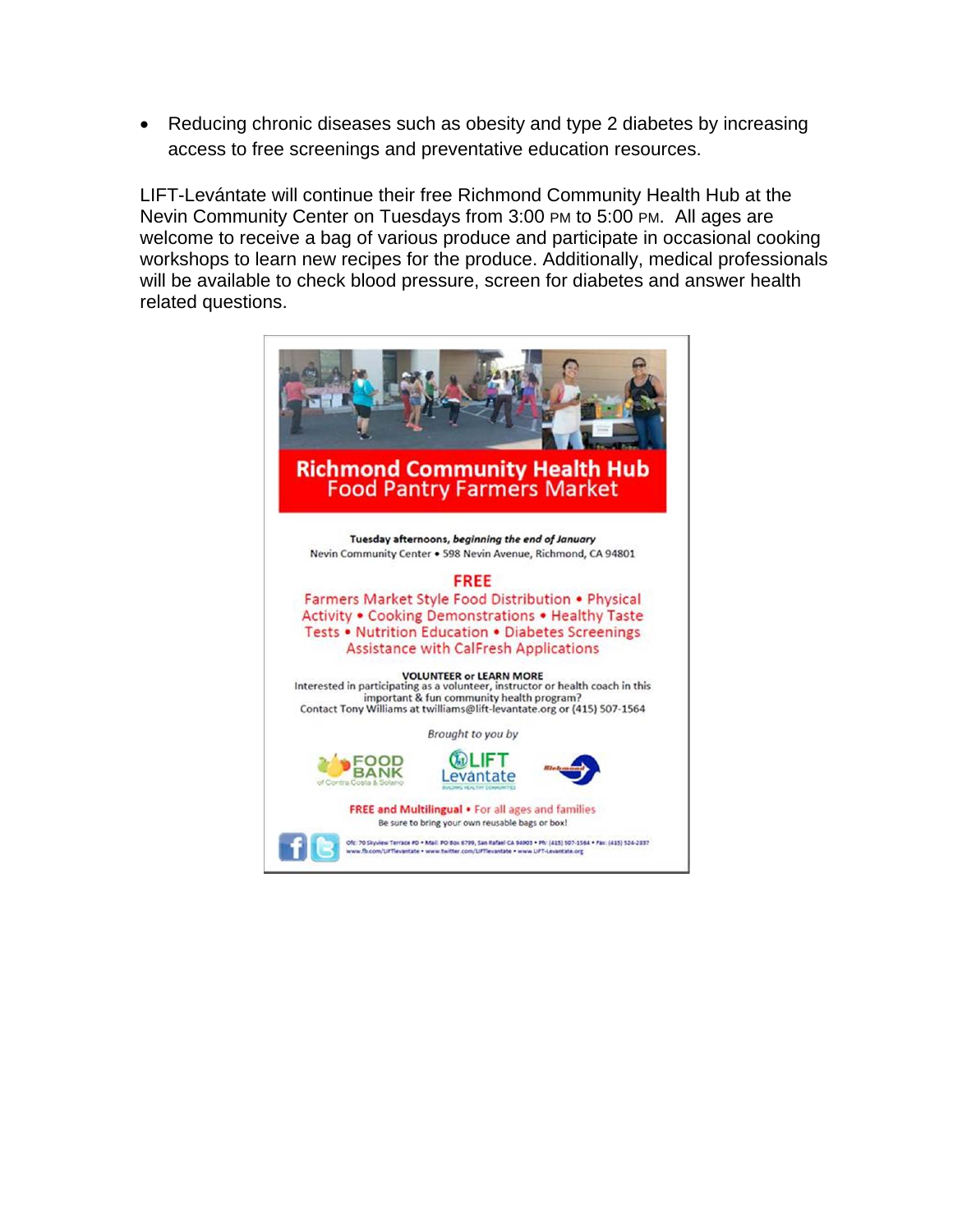

Children from the after-school program participate in dancing



Children from the after-school program participate in making smoothies



Local Veteran hands out potatoes & LIFT staff hand out apples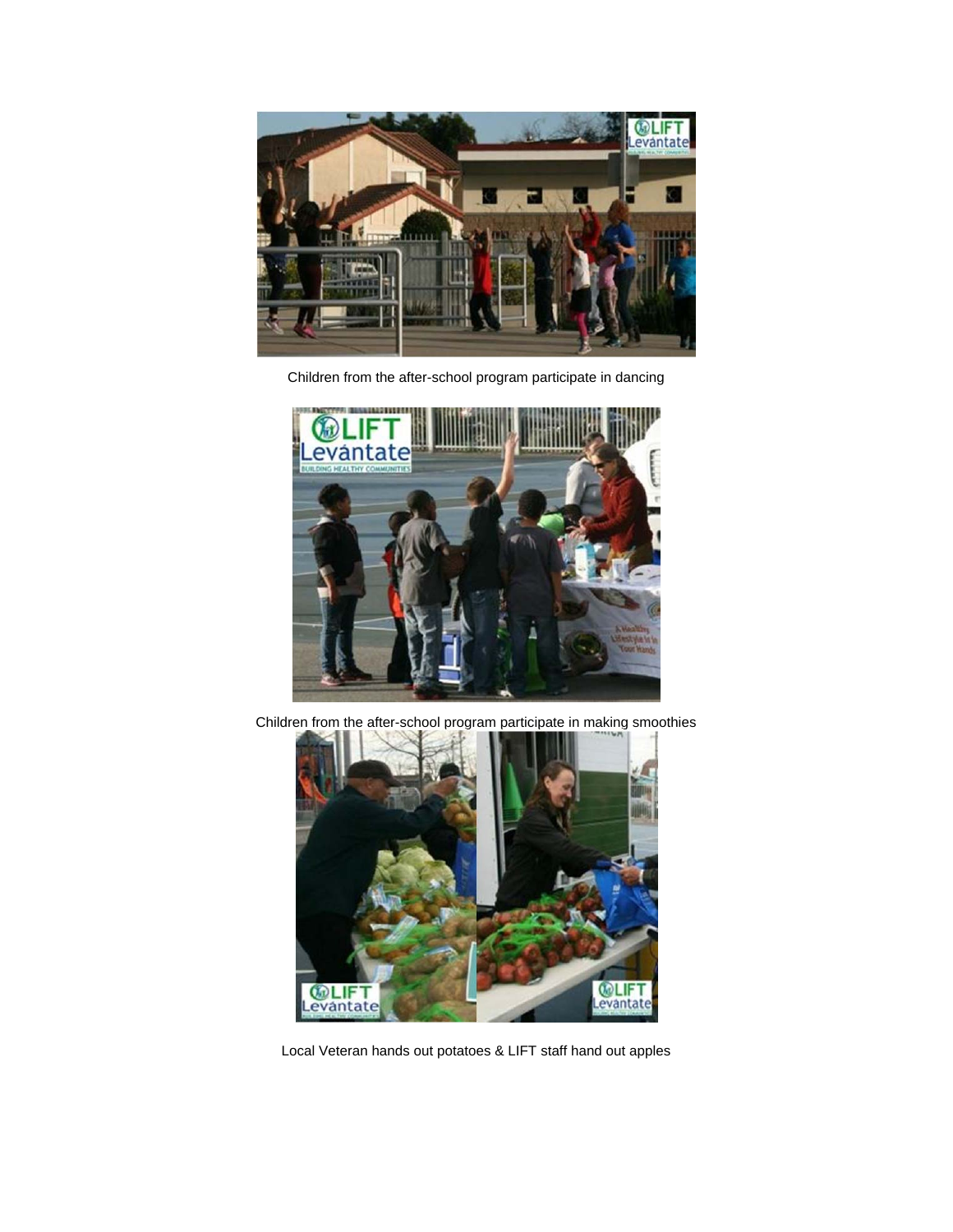## **5. UC Berkeley Chancellor's Annual Community Leaders Breakfast**

This past Wednesday, I had the pleasure of attending UC Berkeley Chancellor Nicholas Dirks' Annual Community Leaders Breakfast. This is the 5<sup>th</sup> annual of these events, but it is the first for this UC Berkeley chancellor who continues the tradition started by former Chancellor Robert Birgeneau.

The breakfast featured remarks from the Chancellor and highlighted achievements in campus-community partnerships. In his remarks, Chancellor Dirks specifically referenced his rewarding visit to Richmond High School to stress that college is an attainable goal for these students, and talked about the exciting prospects for development of the Richmond Bay Campus. In addition, the breakfast meeting highlighted the Y-Plan program at Richmond High School, an initiative of UC Berkeley's Center for Cities and Schools, as one of its successful campuscommunity partnerships. The meeting featured two Richmond High School students describing their experience in Y-Plan.

This was an enjoyable visit to the Cal campus, and reinforced for me the growing, positive relationship between UC Berkeley and the Richmond community.

## **6. LBNL Connects with Washington Elementary School**

Lawrence Berkeley National Lab staff reported that more than 270 children and parents from Washington Elementary School in Richmond recently enjoyed an evening of science activities provided by 22 Berkeley Lab volunteers. Participants peered into microscopes, explored bubbles with straws and strings, and investigated the mysterious properties of oobleck, a mixture of cornstarch and water. The event was supported by Workforce Development & Education's Berkeley Lab In School Settings (BLISS) program in collaboration with Washington's Parent and Teacher Association, and is part of the Lab's ongoing outreach in Richmond. Those who volunteered for the event are pictured below.

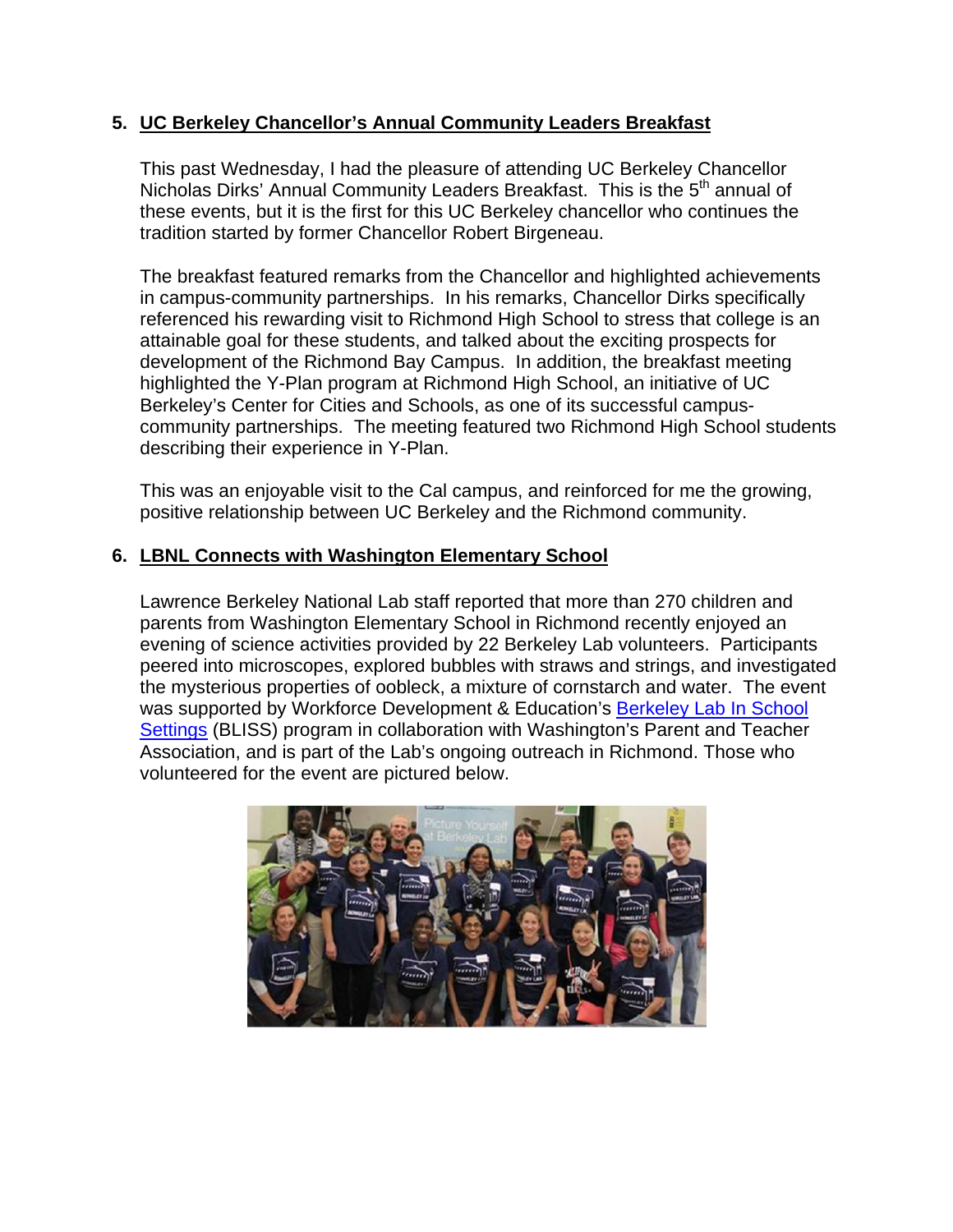# **7. City Manager Chronicles**

I have listed below some of the topics for meetings that I have recently attended in the hope that it provides an idea of the varied issues with which our organization deals routinely.

Activities and meeting topics during the past week have included:

- Met with the Mayor, Councilmembers Boozé and Myrick, and Housing Authority Director Tim Jones to discuss possible ways to improve public housing tenant outreach;
- Met with Finance Department staff to discuss the status of the City's operating budget;
- Met with the founder of the Caliber Charter School, which will be opening in Richmond;
- Discussed with Finance staff the potential use of Industrial Development Bonds for an economic development project;
- Attended the 5<sup>th</sup> annual UC Berkeley Chancellor's Community Leaders Breakfast (see item 5, above);
- Participated in an all-day strategic planning session with the City's department managers;
- Attended the monthly meeting of Contra Costa County city managers;
- Met separately with City staff members and with Chevron staff to review the status of the EIR for the Chevron modernization project.

These meetings were in addition to attending the regular management staff meeting, agenda planning, reviewing staff reports to the City Council, doing department head "check-ins," having discussions on various personnel matters, and having short discussions with staff, community members, members of the press, etc.

Please feel free to contact me if you have any questions about the substance of these or any other topics.

# **8. Officer Bradley A. Moody Memorial Underpass Project Update**

The Bradley A. Moody Memorial Underpass Project involves the construction of a roadway underpass on Marina Bay Parkway between Meeker Avenue and Regatta Boulevard, and is intended to resolve long-standing access limitations to the Marina Bay area caused by frequent train crossings. In early September 2013, Marina Bay Parkway was closed to traffic. This closure will remain in place for approximately 18 months.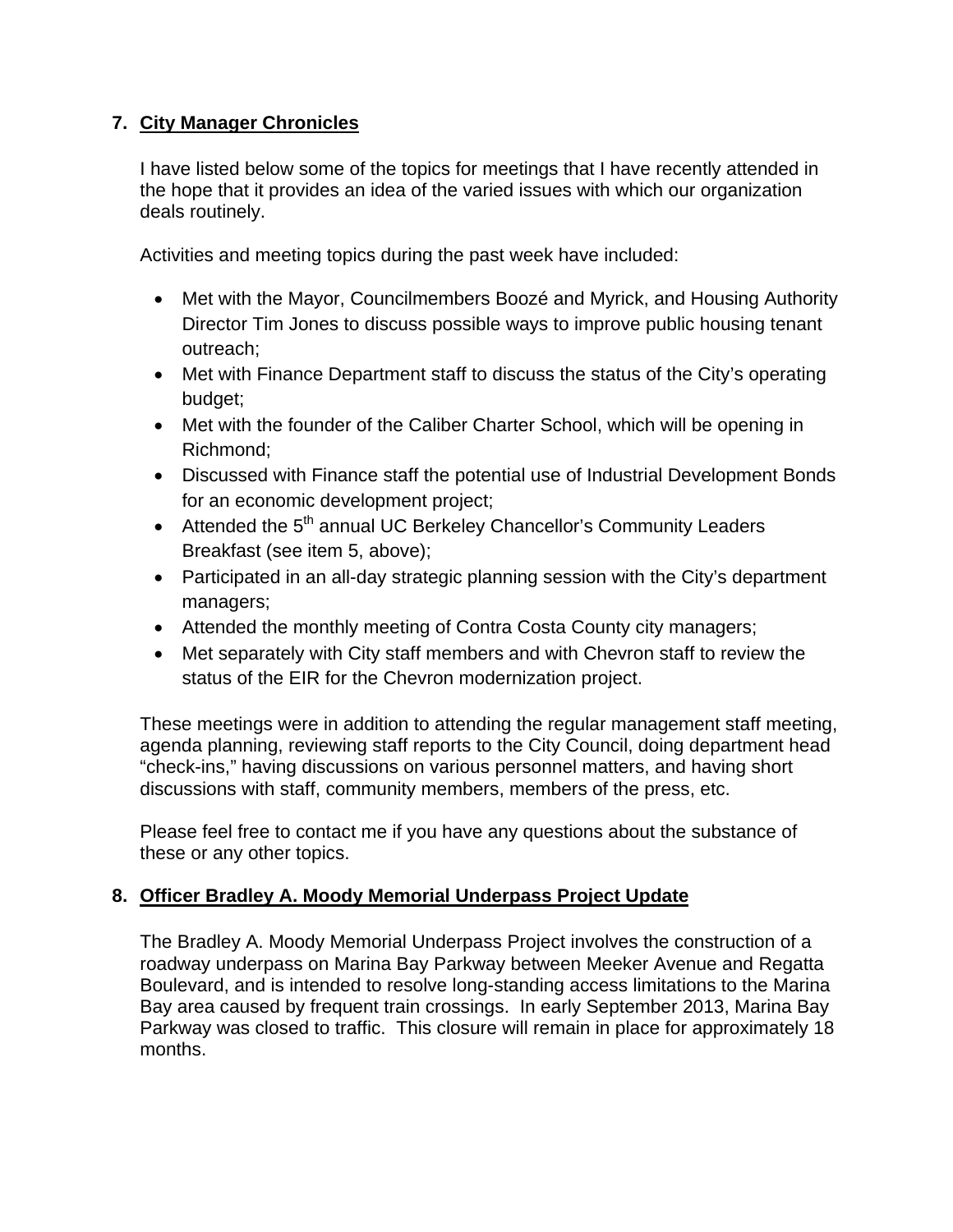During the week of February  $10<sup>th</sup>$ , placements of drilled tie-backs continued but were slightly delayed due to wet weather. The pump station discharge structure was completed, and restoration work at the Department of Public Health campus areas disturbed by utility relocation work continued. Also, additional signage to assist with wayfinding to Marina Bay area businesses was installed.

As noted in last week's report, Pacific Gas and Electric (PG&E) has notified the City that repair work for lines damaged during drilling operations on January 13th required an electrical outage scheduled for 12:15 AM to 7:00 AM (today) Friday, February 14th. According to PG&E, the affected customers were approximately 13 commercial accounts in the vicinity of the Harbor Gate shopping center, near the intersection of Meeker and Marina Bay Parkway. PG&E sent written notices directly to affected customers. The outage was scheduled for nighttime hours to limit impacts on the businesses. Community members can expect streetlights and traffic signals in the area to be out of operation during these types of events.

For additional information and to be added to the project update contact list, please see the project website at www.moodyup.com. You can also follow the project on twitter: @moodyunderpass, or contact the project's public outreach coordinator Jacqueline Majors at (925) 949-6196.

## **9. State Interagency Working Group Releases Report On Oil Refinery Safety**

Following the August 2012 explosion at Chevron's Richmond Oil Refinery, Governor Brown convened a 13-agency Working Group to examine ways to improve public and worker safety.

After more than 18 months of working with communities, workers and industry leaders, the state's Interagency Working Group on Refinery Safety (Working Group) announced this week that it has released its final report outlining recommendations to improve public and worker safety at and near the state's oil refineries. They reported that a task force has already begun overseeing implementation of many recommendations and will continue meeting regularly to ensure the report's goals are met. This Interagency Refinery Task Force, established in August 2013, is overseeing progress on the Working Group's recommendations, and will meet bimonthly to ensure that the recommendations are implemented.

According to the final report, new refinery inspectors have been hired to ensure that facilities are complying with health and safety laws, and a new reporting system has been established to help improve oversight and ultimately provide more information to the public. The report also indicates that the Governor's proposed budget for next year will further increase resources for refinery safety and enforcement.

The report details recommendations to improve emergency response and preparedness, to require inherently safer systems to prevent hazardous events and to improve community awareness and emergency alerts.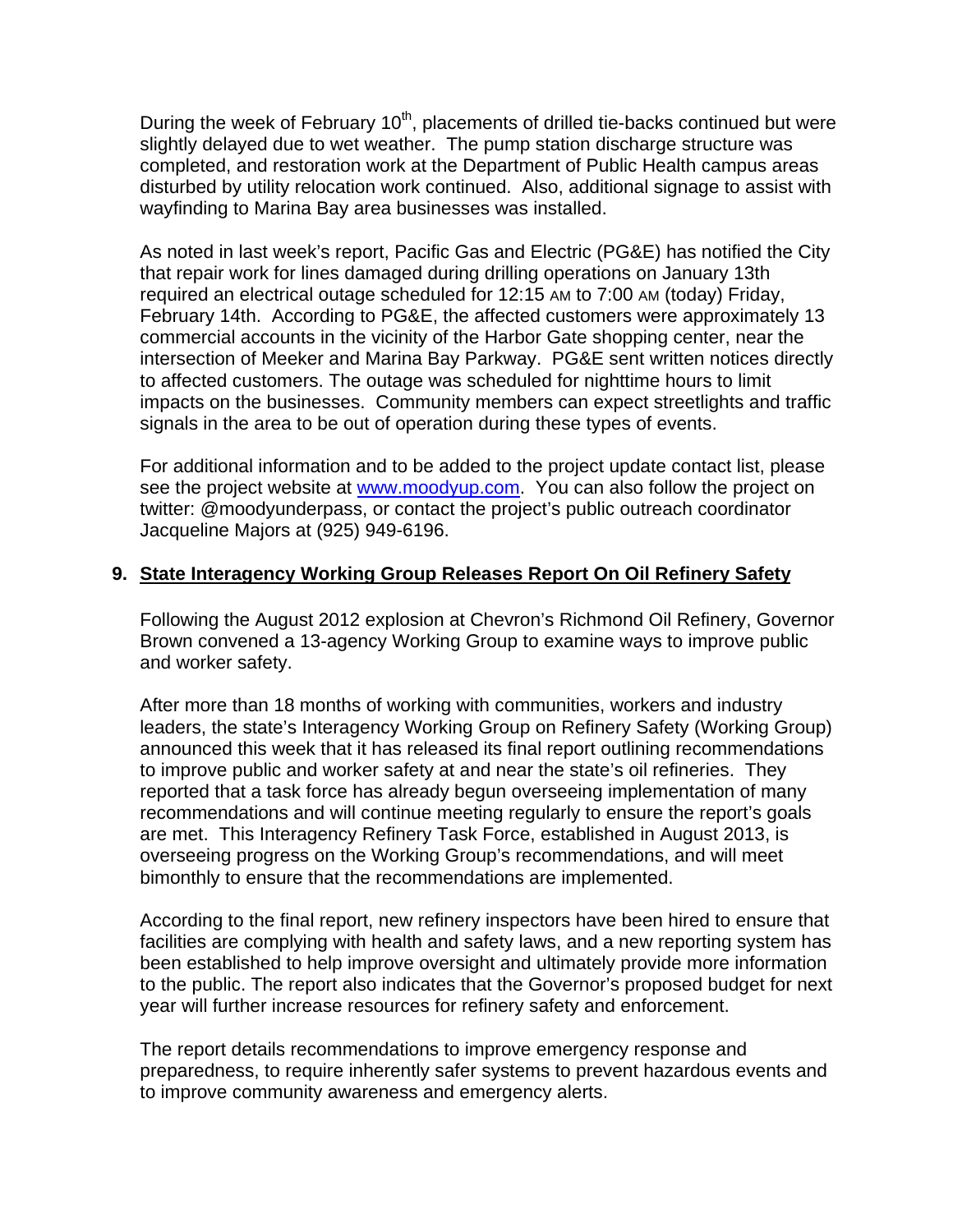Specific recommendations from the report include:

- Coordinating regulatory activities to avoid duplication and increase effectiveness;
- Establishing clear criteria for unified response during emergencies and aligning radio communications between industry firefighters and local first responders;
- Improving information and data flows from refineries to the public and state and local agencies;
- Requiring refineries to implement inherently safer systems to prevent emergencies and better protect workers and neighboring communities;
- Strengthening enforcement capacity to ensure adequate oversight of refineries;
- Assessing operational safety and organizational structures at refineries to reduce human factors such as lack of training, insufficient experience or fatigue that can cause hazards;
- Providing greater community access to air quality monitoring information in and around refineries.

The final report, "Improving Public and Worker Safety at Oil Refineries," emphasizes the importance of providing more information to allow communities to better understand safety issues at local refineries. Additionally, the report places a greater emphasis on the importance of inherently safer system design and recommends a clearer hierarchy of safer operations to guide California's regulatory approach.

The report is the product of an 18-month effort by multiple state agencies, including the Air Resources Board; the California Environmental Protection Agency; the Governor's Office of Emergency Services; the California Technology Agency; the Department of Finance; the Department of Public Health; the Department of Industrial Relations; the Department of Toxic Substances Control; the Division of Occupational Safety and Health; the Labor and Workforce Development Agency; the Office of the State Fire Marshal; and the State Water Resources Control Board.

View the report: Improving Public and Worker Safety at Oil Refineries Visit the web page: Interagency Refinery Task Force

## **10. City Now Paying Vendors by Electronic Funds Transfer**

This week, the Accounts Payable Division began offering vendors the option of being paid by Electronic Funds Transfer (EFT). Vendors who provide their banking information to the City will no longer receive checks, but will have deposits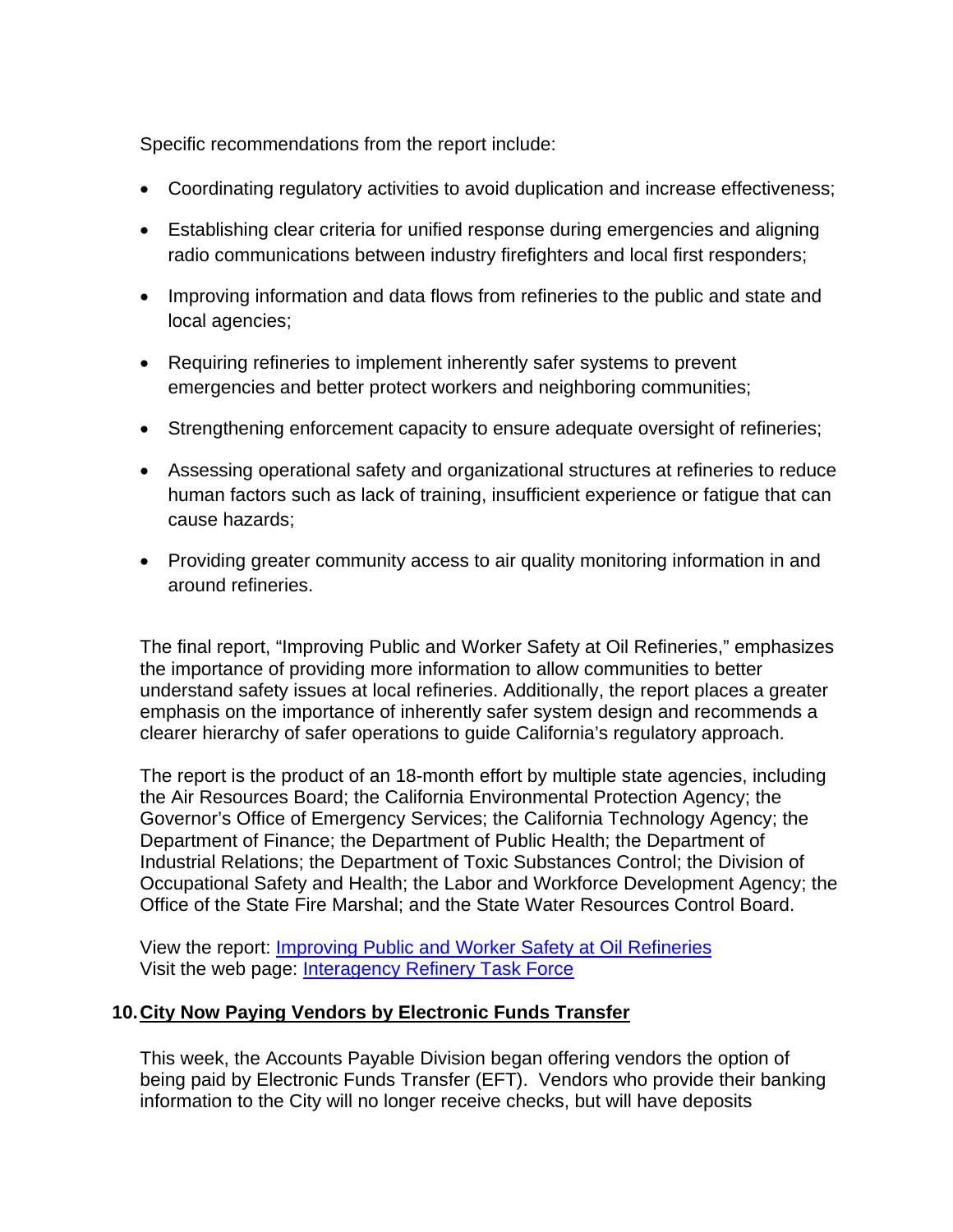automatically made to their accounts as payment of their invoices. This will result in more efficient and faster payment of invoices, as well as lower costs in payment processing. As part of the implementation process, outreach efforts were made to contact each vendor currently appearing in the City's database. Going forward, as new vendors work for the City, they are offered the opportunity to participate in this program. Businesses who wish to receive payments in this manner should contact the Accounts Payable Division of the Finance Department by email at: Accounts\_Payable@ci.richmond.ca.us to receive the necessary forms.

## **11. Let's Get Covered! Affordable Care Act (ACA) Enrollment Event at the City of Richmond Council Chambers**

In Richmond, we have over 20,000 uninsured people, many of whom could not previously afford coverage or were denied it due to a preexisting condition. We are working to change this statistic.

Open Enrollment for Covered California & expanded Medi-Cal are open through March 31, 2014. To begin your enrollment, please call the Covered California's telephone help line at 1-800-300-1506 or visit the Covered California website at https://www.coveredca.com/. Interpreters in multiple languages are provided on the telephone help line.

Do you know someone that needs health care coverage? Many families in Richmond now qualify to receive free or low-cost health care. Take the first steps to get covered. Come to the "Let's Get Covered!" event to learn more about ACA (Obamacare) and for an opportunity to enroll in health care coverage. At the last event we were able to serve 71 residents. The next event will take place on Saturday, February 22<sup>nd</sup> from 10:00 AM to 1:00 PM at the Richmond City Council Chambers, 440 Civic Center Plaza (1st Floor). Open enrollment ends March 31, 2014.

## **PLEASE BRING PROOF OF THE FOLLOWING FOR ENROLLMENT:**

**IDENTITY**: Photo ID, driver's license, or U.S. passport for each adult applying **CA ADDRESS**: Any piece of postmarked mail sent to you

**INCOME**: Last 30 days of paystubs, 2012 income tax fillings, and Social Security cards of everyone applying

**CITIZENSHIP OR IMMIGRATION STATUS**: Birth certificate, permanent resident card, certificate of naturalization, or certificate of citizenship for each person applying

## **WHAT YOU NEED TO KNOW – for Each Family Member:**

- Number of people enrolling (whole or partial family)
- Birth Dates
- Social Security numbers
- Home Zip code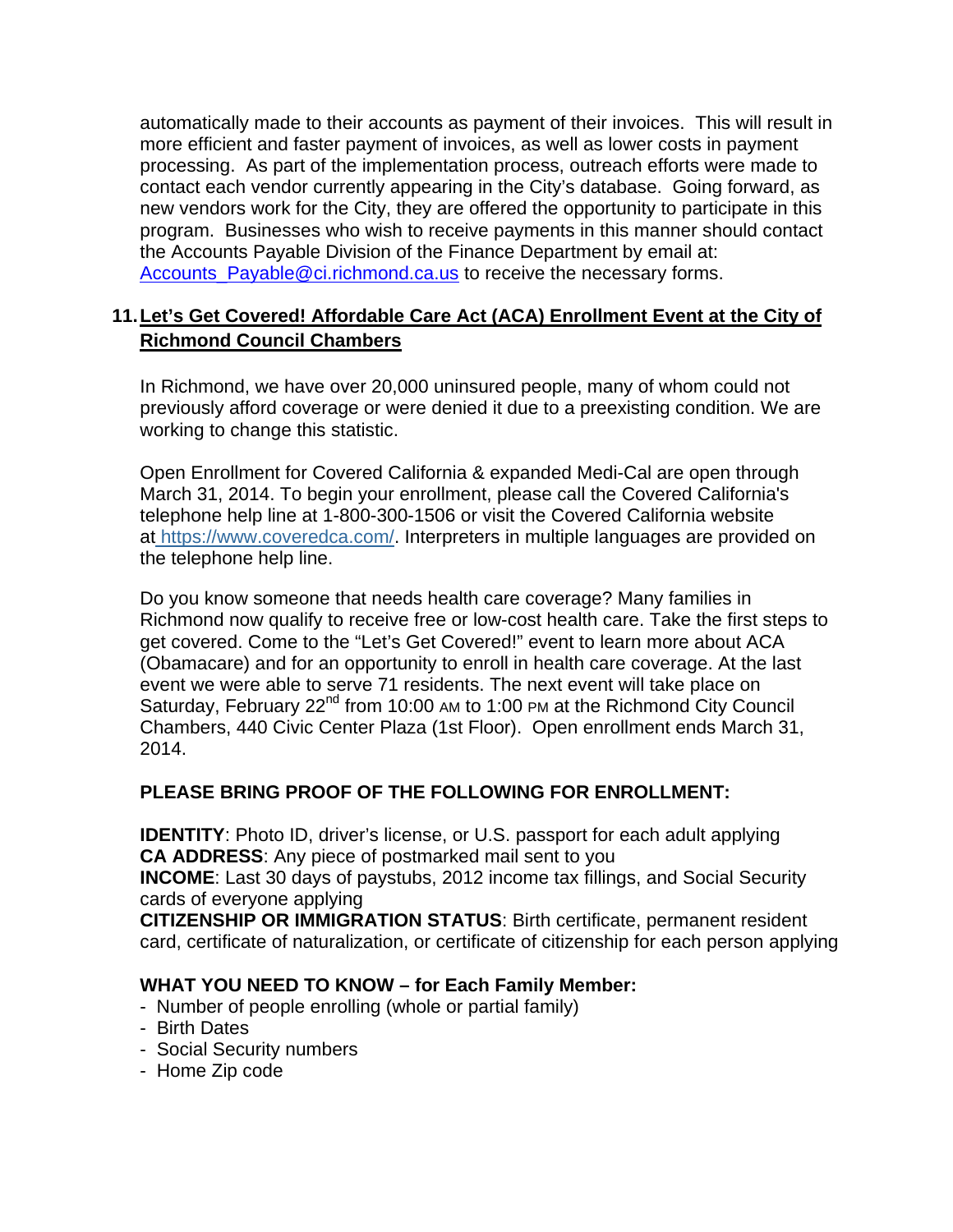Call first Giovany Hernandez, SEIU-UHW, AT (510) 869-2244 to make sure you're ready to enroll. To download the fliers go to the City of Richmond Health Initiatives webpage at www.richmondhealth.org.

Please consider these other Affordable Care Act resources for Richmond and Contra Costa County residents:

| <b>Resource</b>                                                                         | <b>Website</b>                 | <b>Phone</b>     |
|-----------------------------------------------------------------------------------------|--------------------------------|------------------|
| <b>Contra Costa Health</b><br><b>Services: Health Care</b><br>Reform                    | http://cchealth.org/aca/       | $(925)$ 313-6166 |
| <b>Community Clinic</b><br>Consortium: Morgan<br><b>Westfall or Jennifer</b><br>Arevalo | http://clinicconsortium.org    | (510) 233-6230   |
| Lifelong Medical Care:<br><b>Enrollment Department</b>                                  | http://www.lifelongmedical.org | (510) 231-9816   |



# **12. Richmond Art Center Winter Exhibitions**

Three new exhibitions currently at the Richmond Art Center feature the work of a diverse group of emerging and established Bay Area artists.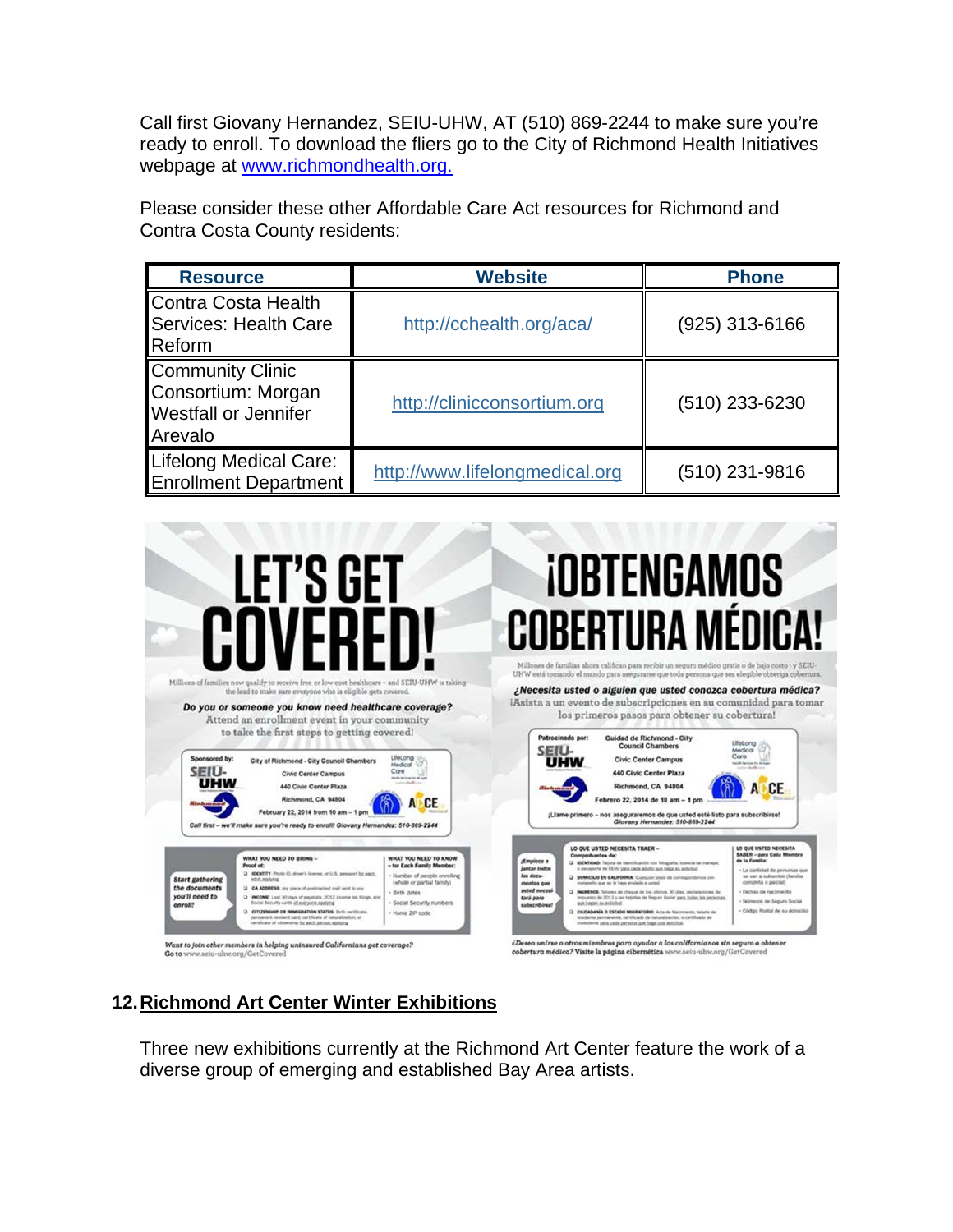- The Language of Realism features the work of four West Coast realist painters --Michael Beck, Christine Hanlon, Anthony Holdsworth and John Rampley and is curated by Richmond artist John Wehrle (through February 28<sup>th</sup>).
- "Unlock the Talk: The American Teenager Project in Richmond" features 100 black and white photographs and in-depth audio interviews of Richmond youth taken by 20 teen photojournalists (through March  $7<sup>th</sup>$ ).
- The 18<sup>th</sup> Annual "The Art of Living Black" is the only non-juried exhibition in the Bay Area to feature 50 regional artists of African descent (through February  $28<sup>th</sup>$ ).

Visit the Richmond Art Center at 2540 Barrett Avenue, 510-620-6772. More information can be found at: http://www.therac.org.



## **13. 2014 Historic Preservation Awards**

The City of Richmond and the Richmond Historic Preservation Commission invites nominations for the 2014 Richmond Historic Preservation Awards. The purpose of the Historic Preservation Awards program is to increase public awareness of Richmond's heritage by recognizing individuals, organizations, businesses, and agencies whose contributions demonstrate outstanding commitment to excellence in historic preservation, local history or promotion of the heritage of the City.

The Awards will be presented in May, National Preservation Month. In addition to public and private buildings and structures, historic preservation projects may include media, publications, presentations and exhibits, parks, burial grounds, public art, oral history, theater productions, events and video presentations.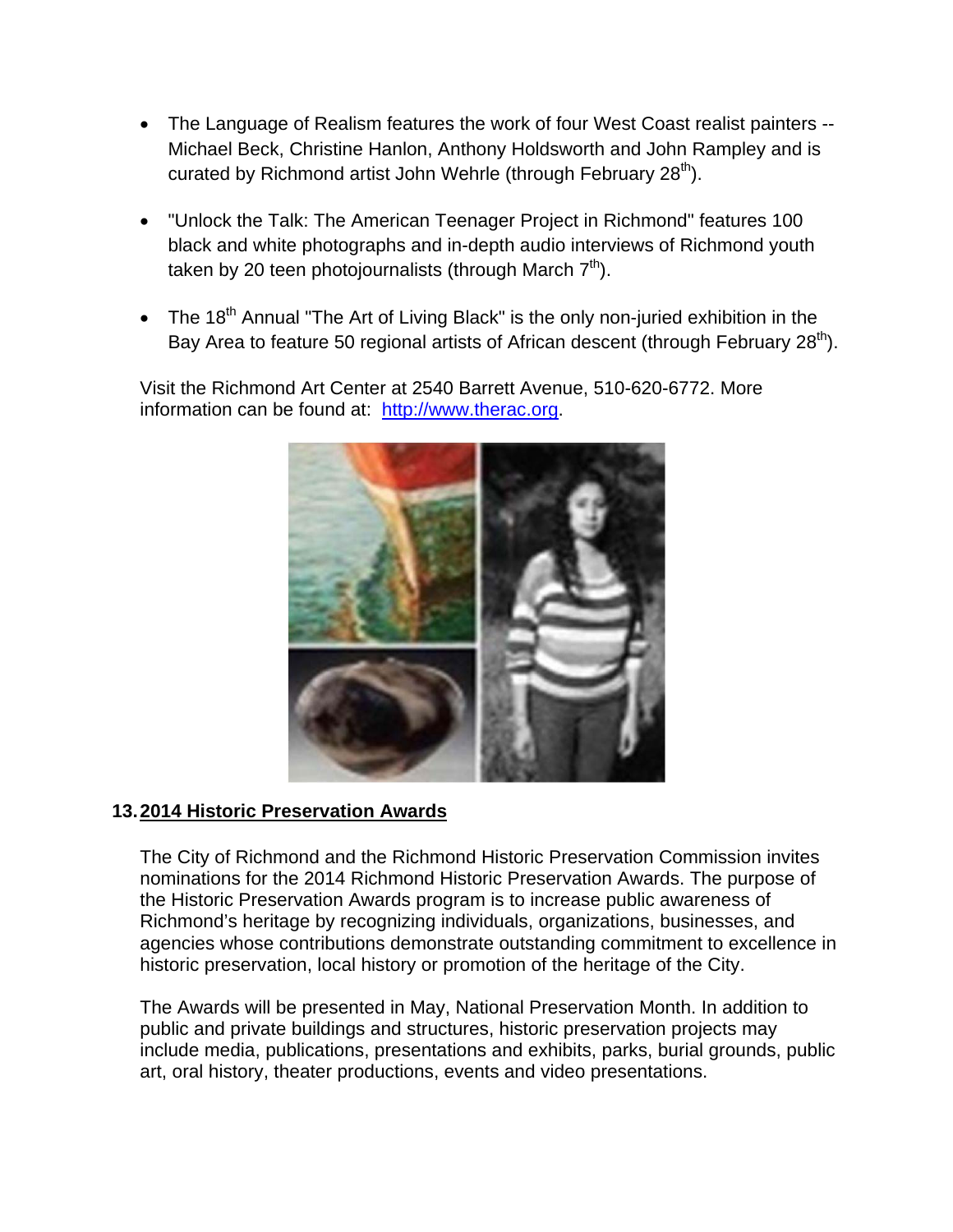Below is a list of last year's award winners:

- **Orton Development, Inc. & Marcy Wong, Architect** for Rehabilitating the Oil House for the Rosie the Riveter Visitor Center
- **The National Park Service & Signature Communications** for the film "Home Front Heroes"
- **Susan Imboden & the East Bay Regional Park District** for the Alvarado Park Oral History Project
- **Donna Powers** for Establishing the Rosie the Riveter Memorial
- **Andre Thierry** for Preserving Creole Traditions and Music in Richmond
- **Lois Boyle** for Years of Service Preserving Richmond's History
- **Nancy Strauch & Bruce Burbaker** for Restoring Access to Boat Ramp **Street**



**Eligibility:** Any individual, group, organization or agency involved in historic preservation or promoting Richmond's heritage is eligible to receive a Richmond Historic Preservation Award. The preservation project or activity (or a substantial portion of a large-scale multiple activity project) must have been completed no later than December 31, 2013.

Nomination Form: You may nominate an eligible preservation project or activity by submitting a completed 2014 Historic Preservation Awards Nomination Form to the Richmond Planning and Building Services Department. Additional details about eligibility, evaluation criteria used, and submittal requirements are found in the nomination form which can be downloaded at www.ci.richmond.ca.us/preservationaward.

**Nominations are due by 5:00 PM on March 28, 2014.** Feel free to call Hector Rojas, Senior Planner, at (510) 620-6662 with any questions you may have.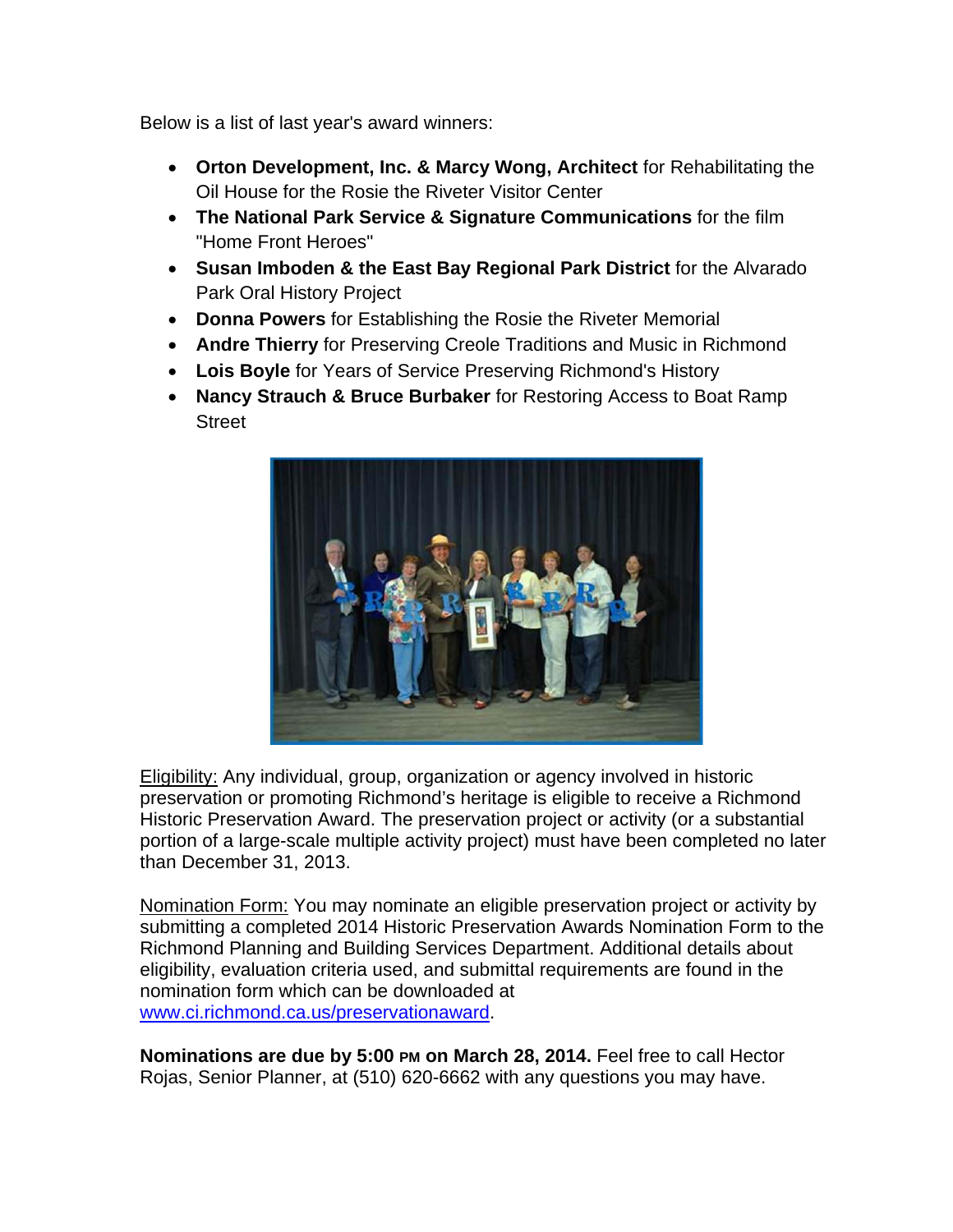## **14. Recreation Highlights**

#### Black History Celebration

The Recreation Department, in collaboration with the Commission on Aging, hosted the annual City-wide Black History Celebration on Saturday, February  $8<sup>th</sup>$  from 5:30 PM – 8:30 PM at the Richmond Memorial Auditorium. The celebration included performances from Dee Dee Simon, the East Bay Center for the Performing Arts, and Djembe West African Drum and Dance. Honorees for the evening included Judge Judy Johnson, R.J. Reed, Dr. Desmond Carson, and the Richmond Police Explorers. The meal was catered by Nika's Catering, and attendance for the evening was estimated at approximately 375 participants.

#### Nevin Center Fitness

The Nevin Center Fitness room is now open Monday through Friday, from 9:00 AM to 1:30 PM. State of the art fitness machines will help you reach all your fitness goals. Use of the equipment is free and on a "first come, first serve" basis.

#### Richmond Memorial Auditorium

To help further meet the needs and requests of clients, the Auditorium staff have been cleaning and creating an inventory of all rental supplies, amenities, and equipment. During this winter, staff has also reorganized the main basement to make daily usage more efficient.

## **15. Public Works Updates**

Facilities Maintenance: Carpenters repaired the roof at Fire Station #66, installed base boards in the Recreation Complex gym, mounted screens over exterior vents of the gym, and repaired doors at Fire Station #64.

Painters completed the hose and apparatus rooms at Fire Station #67 and the Battalion Chief's area at the Fire Training Center.

Stationary Engineers serviced and repaired the Heating Ventilation and Air Conditioning unit in Fire Stations #64 and #66, insulated the steam lines in the mechanical room of the Auditorium, and repaired the furnace in the Carpenter Shop.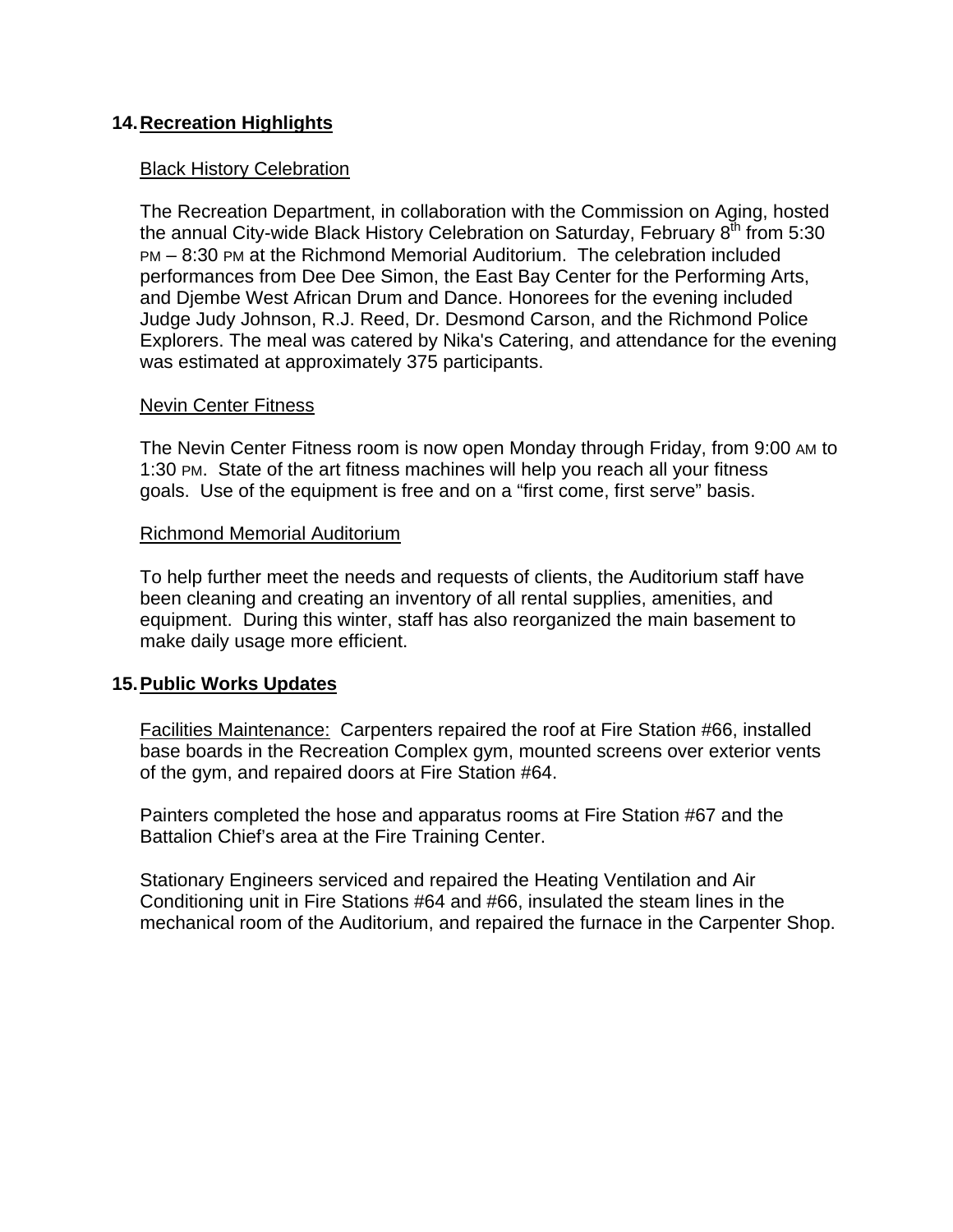

HVAC Cleaning at Fire Stations

Utility workers cleaned the windows at the BART Station, buffed the lobby of 440 Civic Center Plaza, waxed the floor of the Disabled People's Recreation Center multipurpose room, and serviced 29 city-owned facilities.



Buffing of 440 Civic Center Plaza Lobby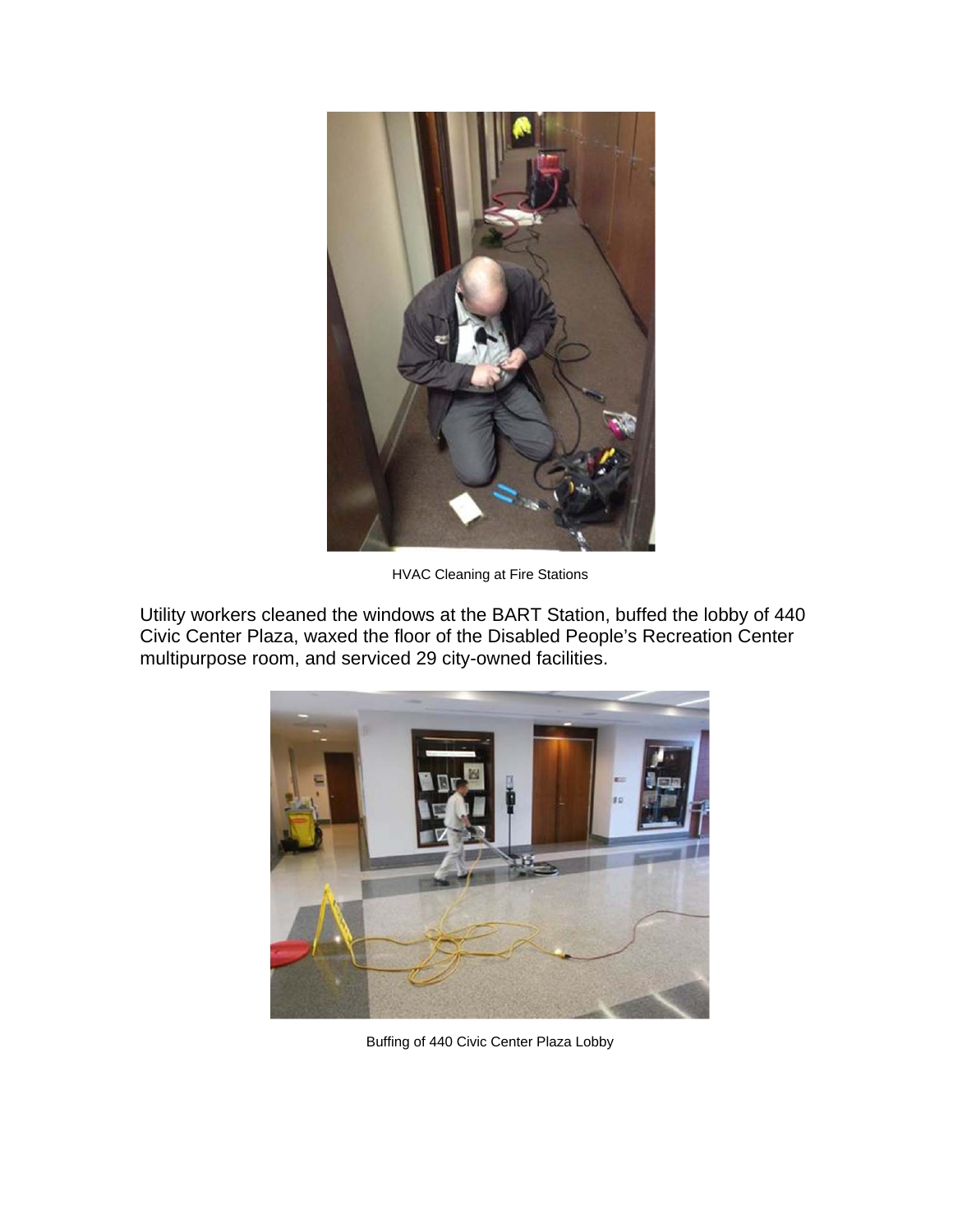Electricians installed emergency lights in the Richmond Art Center, conducted safety repairs in Fire Stations #64 and #68, installed a receptacle in the Recreation Complex, and repaired the overhead wire at the Parks Yard.



Emergency Light Installation at the Richmond Art Center

Parks and Landscaping: Crews installed the restroom facility at Booker T. Anderson Community Park, installed fixtures for the skate plaza in Belding Garcia Park, cleaned-up the right-of-way on Huntington, performed maintenance of Melville Square parking lot, prepared for two tree planting projects over the President's Day weekend, performed storm management, installed signs at Fire Station #68, continued with renovations at the Elm Play Lot, performed general maintenance along Hilltop Drive, planted 16 trees in the Hilltop District, and installed mulch along the Richmond Parkway.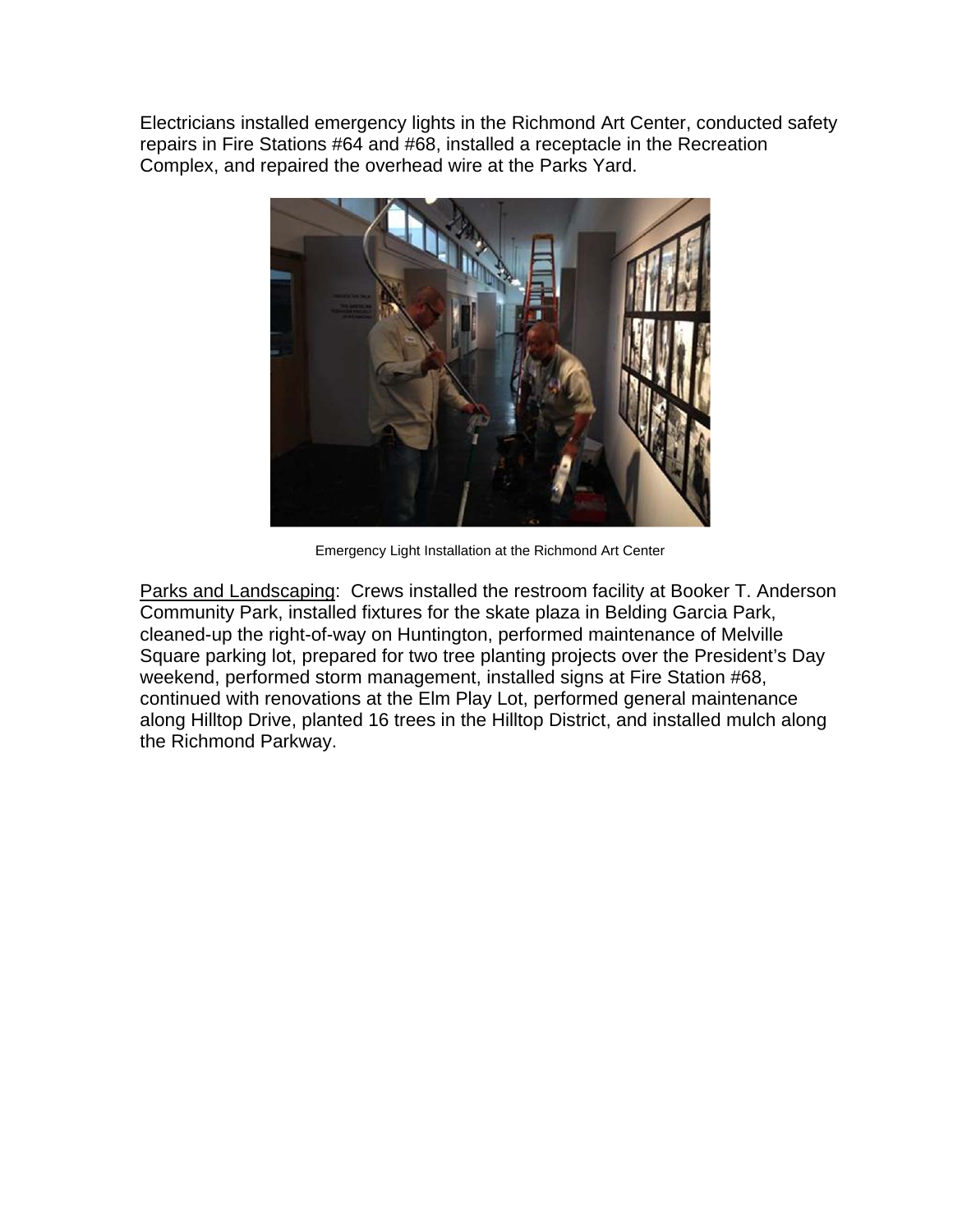

Building Installation at Booker T. Anderson Park



Belding Garcia Park Skate Plaza

Tree Crews trimmed, cut or ground trees on or around South 1<sup>st</sup> Street, Ohio Avenue, 2<sup>nd</sup> Street, Maine Avenue, 37<sup>th</sup> Street, Ripley Avenue, 13<sup>th</sup> Street, and Santa Clara Street.

Streets Division: Crews completed grinding and paving for a portion of Solano Avenue, addressed base failures on Solano Avenue, and worked from the outstanding pothole and sidewalk list.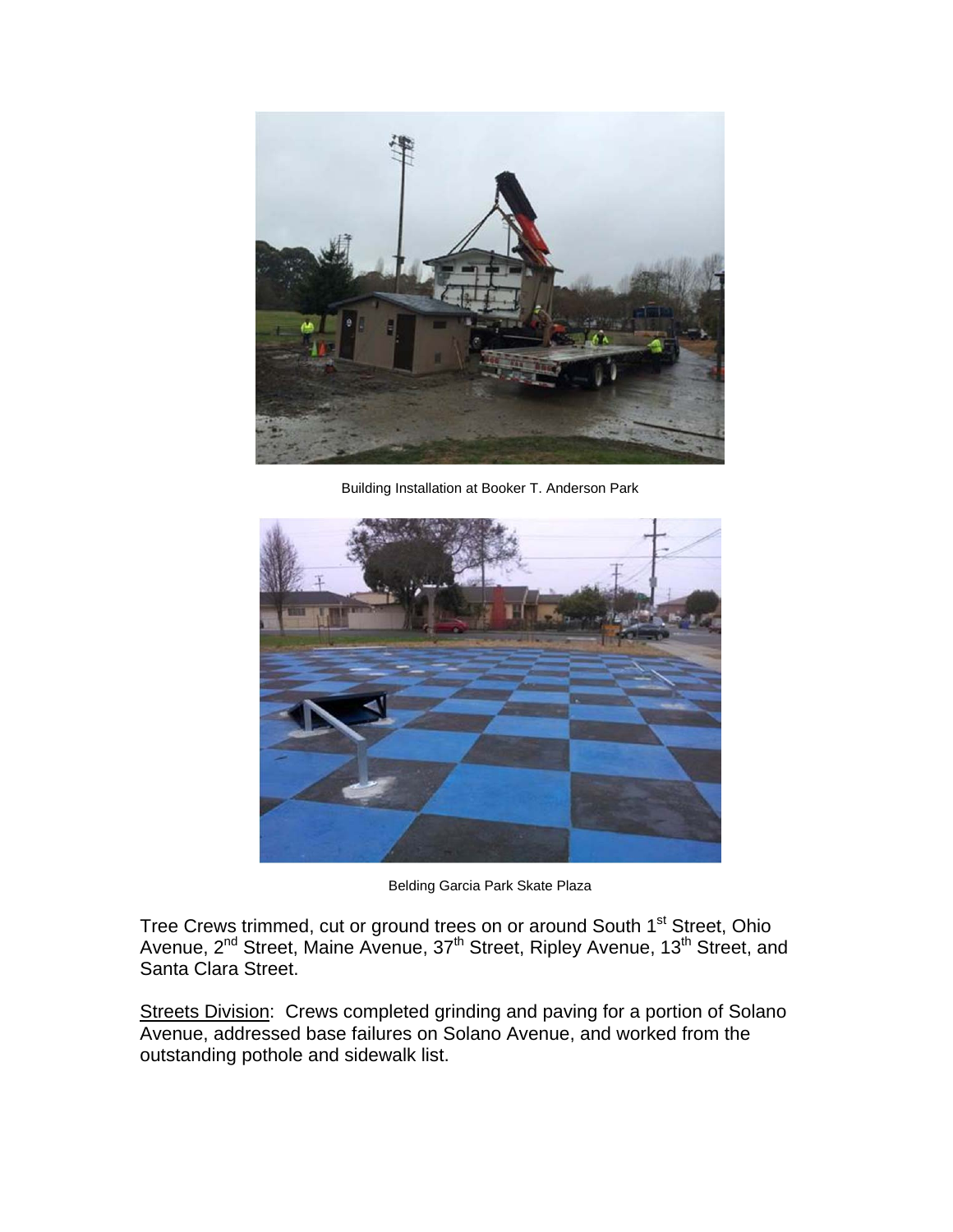

Grinding of Solano Avenue

Street sweeping performed commercial and residential sweeping services for the second Monday through Friday in the May Valley, Vista View, Clinton Hill I – IV, and East Richmond neighborhood council areas.

Signs and Lines Crews repaired 20 signs/poles**,** fabricated 19 new signs, replaced or installed five delineations/messages, and replaced over 622 feet of painted curbs.

Equipment Services Division: Staff repaired 19 Police vehicles, 16 Public Works vehicles, and five Fire Department vehicles for a total of 40 vehicles.

#### \*\*\*\*\*\*\*\*\*\*\*\*\*\*\*\*\*\*\*\*\*\*\*\*\*\*\*\*\*\*\*\*\*\*\*\*\*\*\*\*\*\*\*\*\*\*\*\*\*

*Feel free to contact me if you have any questions or comments about these or any other items of interest to you.* 

> *Bill Lindsay City Manager City of Richmond 450 Civic Center Plaza Richmond, California 94804 (510) 620-6512 Bill\_lindsay@ci.richmond.ca.us*